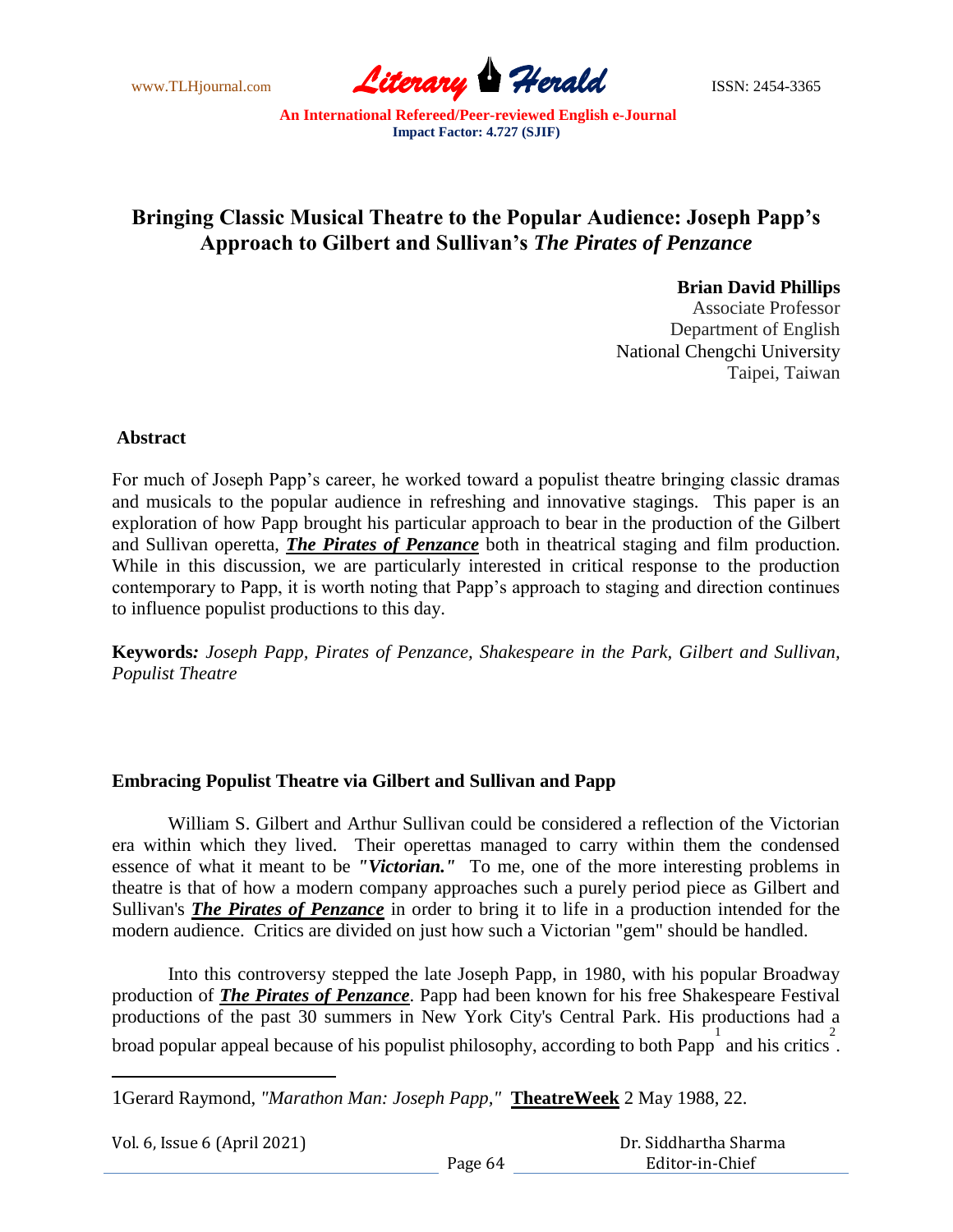

The marriage of this populist philosophy to his production of *The Pirates of Penzance* resulted in one of Papp's greatest successes. Critical responses to the production, however, were mixed. In this brief paper, we will examine the differing critical orientations to musicals and modern productions of period pieces like the Victorian operetta in light of the responses to Papp's controversial, but successful, production of *The Pirates of Penzance*.

Various critics may value certain elements of the musical more highly than others. Obviously, there will be especially great differences between the criteria selected as critical to the success of a production by critics who emphasize the music aspects of a musical and those who emphasize dramatic values.

During his long career in theatre, Papp did not regard the critics' reviews as genuinely significant, declaring, "I have no time for that . Most of these things (reviews) quickly deteriorate into very unintelligent discussion. We've lost an intellectual base for the theatre, so consequently most of the discussions in print are vapid--people don't know anything and yet they go on to talk about it." The serious student of drama and literature in production, however, must still give attention to what the critics have to say.

Each of two differing views of the musical, as drama and as music, can in turn be divided into two approaches. In the "music" school are the operatic and the traditional approaches. The key philosophy for these can be represented with a statement by John Alan Tucker in his article "On Directing Opera":

The beginning opera director must not view opera as drama with music added. He should not regard the production as a play which happens to be sung instead of spoken.... elements usually considered to be paramount in drama must often be subordinate to the music.<sup>5</sup>

For purposes of this analysis, the two subdivisions of the "drama" school are American musical, to be considered later, which can be divided further into naturalistic and presentational approaches, and the populist theatre characterized as follows by Papp:

Sure, I'm interested in music, I love music, but you'll find that all my musicals have had a high standard.... Take an old chestnut like The Pirates of Penzance, an operetta, a gorgeous piece of work, get Linda Ronstadt to attract

Kroll, Jack, *"Review of The Pirates of Penzance,"* **Newsweek** v101 14 February 1983, 85. Tom Nicholson, *"Review of The Pirates of Penzance,"* **Newsweek**, 21 February 1983, 66. Ross Wetzsteon, *"Joe Papp Gets Big Ideas,"* **American Theatre**, 3.6, 1986, 12. John Alan Tucker, *"On Directing Opera,"* **The Speech Teacher** 24.4 1975, p389-92.

Vol. 6, Issue 6 (April 2021)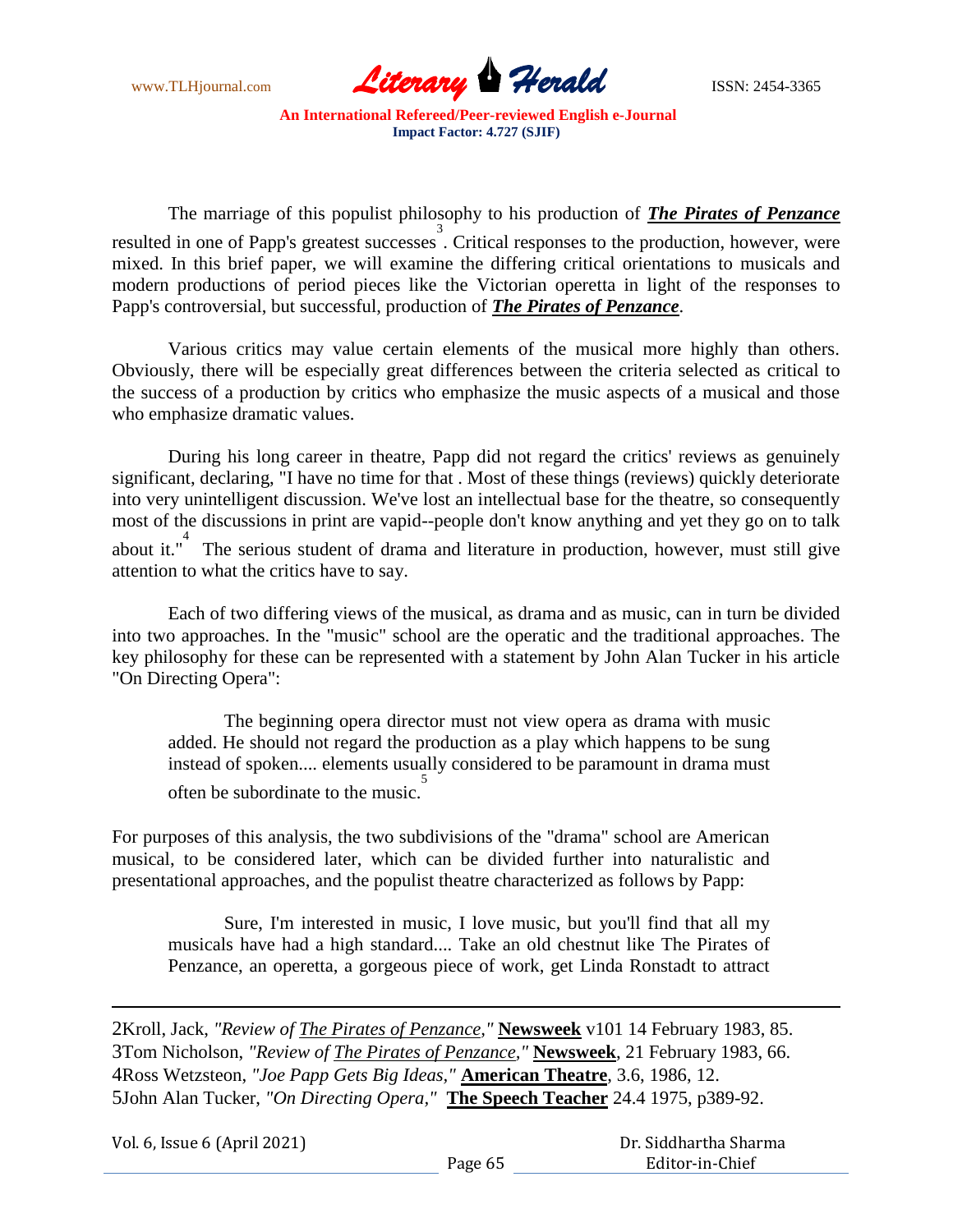

people to the theatre, and make it a popular piece. I've tried to do that with shakespeare, same thing.

This artificial line between drama versus music in musical or operetta production presentation becomes foundational in how one approaches any production of musical theatre. Both the drama and the music must serve the production success but there can and often is a sort of quest for the one to counterbalance the other. Obviously, productions do strive to have the best drama or acting performances while also endeavoring to have the best music that is possible but in many ways one is always sacrificed for the other. Papp, like any director or producer, had to make hard choices between the two and at various times in the performance choices may have sacrificed one for the other.

# **The Play**

Gilbert and Sullivan premiered *The Pirates of Penzance* almost simultaneously in New York and England on December 30 and 31, 1879, to protect both American and English copyrights. The production at Paignton, England, was performed by a touring company of H.M.S. Pinafore, already a Gilbert and Sullivan standard.

The play, subtitled *"The Slave of Duty,"* concerns the apprentice pirate Frederic who gives up piracy to *"devote myself heart and soul to your (the pirates') extermination."* His plans are complicated by the revelation that, since he was born on February 29 of a leap year, he has thus not yet had 21 birthdays so he is not out of his indentures after all. He is faced with the dilemma of choosing between staying with his true love, Mabel, and going with the pirates whose lifestyle he hates but to whom he is still legally indentured. Since this is Gilbert and Sullivan's satire of the overblown Victorian sense of duty, he chooses to go with the pirates.

One of the most striking songs in this piece is Mabel's *"Poor Wandering One,"* a favorite display piece for coloratura sopranos. Since the piece is so difficult, after this operetta, Sullivan did not make such excessive demands upon the voices of his sopranos. 8

# **Papp's Production**

Due to the quality of his company and his stature in the theatrical industry, Papp was able to attract many popular performers to his productions. He was aware of this ability and used it to his best advantage, declaring, "I can get any major actor I want. A major actor on the stage is

6Wetzsteon, *"Joe Papp...,"* 13.

<sup>7</sup>**The Compleat Gilbert and Sullivan Collection** (New York: Random House), ii. 8**The Compleat Gilbert and Sullivan Collection**, 208.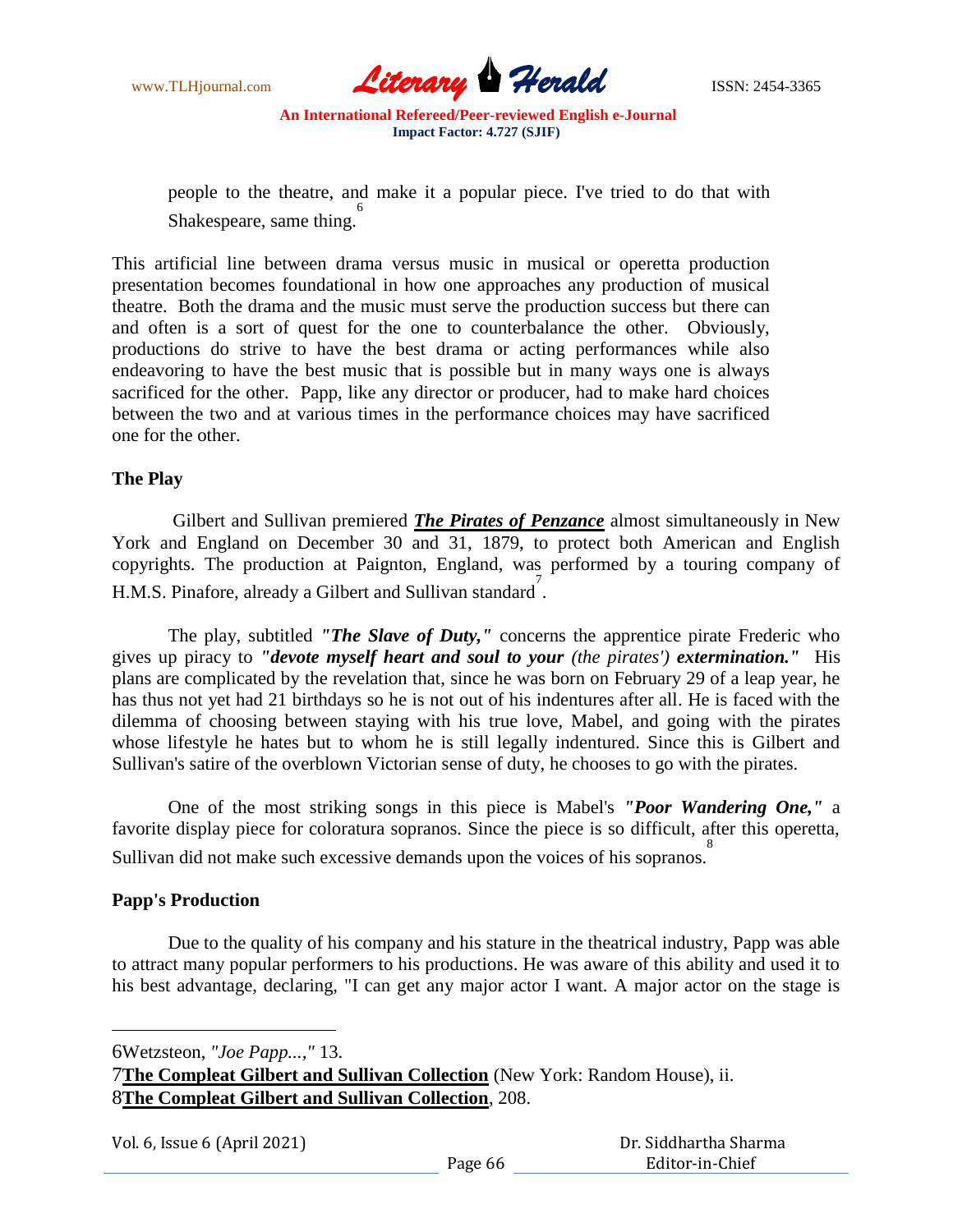

someone who can make the walls rattle without shouting, someone who can rivet your attention. The very being of that actor is a magnet."

Although he was not necessarily following the advice of Rickett and Hoogland who advised producers of *The Pirates of Penzance* to "first find your Mabel,"<sup>10</sup> that is basically what Papp did as pop singer Linda Ronstadt was the first to join his cast. Critic Barbara Graustark explains:

Ronstadt mentioned to Papp that she'd like to try her hand at "something small, beautiful, and sweet" outside the realm of high-wattage rock belting.... She had always adored the music of Gilbert and Sullivan's *H.M.S. Pinafore*, which she'd sung as a child. She'd never heard of *The Pirates of Penzance*.... With coaching, she has turned what Papp calls a "tiny little upper register" into a careening coloratura that earned her a round of applause from the cast during the first rehearsal. 11

Another popular music personality to join the cast was Rex Smith as Frederic to Ronstadt's Mabel. The cast was completed with respected theatre actors Kevin Kline (as the Pirate King), George Rose (The Major General), Tony Azito the Sergeant), and Estelle Parsons (Ruth). Parsons was replaced by Angela Lansbury for the film version.

The Free Shakespeare production was successful and moved to Broadway. A film with the same cast and staff was made and released in 1983. The film's producer was Papp, and the director was Wilford Leach (the principal director of the Shakespeare Festival); the music was adapted by William Elliott, and Graciela Danielle was the choreographer.

As producer, Papp declared that he gave his directors artistic freedom, although some critics have called him a manipulator:

"Ask Wilford Leach if I interfere with his productions. I respect his work. He's a first-class artist. Why am I going to interfere and screw it up, unless I'm a destructive person? I can't build an organization by interfering with people's work. They wouldn't work here!"<sup>12</sup>

9Raymond, 23.

Vol. 6, Issue 6 (April 2021)

<sup>10</sup>Rickett and Hoogland, **Amatuers Guide to Producing Gilbert and Sullivan Plays** (New York: AG, 1932), 105.

<sup>11</sup>*"The Pirates of Penzance,"* **Time**, 7 March 1983, 69.

<sup>12</sup>Wetzsteon, *"Joe Papp Gets Big Ideas,"* 15.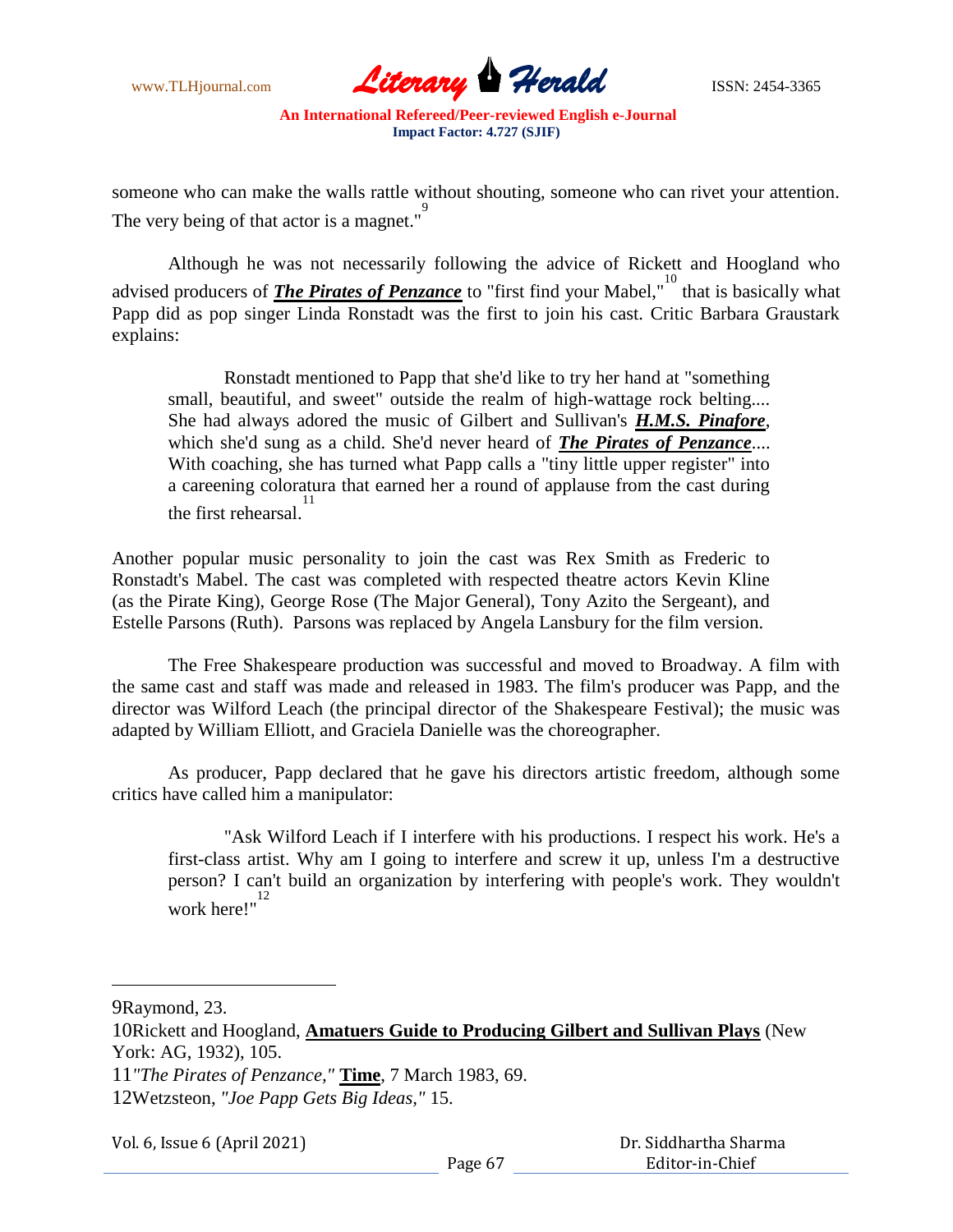

In some respects, Papp's position as producer provided him some degree of oversight of productions that stood over the directors, although he professed that he kept his interference to a minimum.

#### **Approaches to the Musical**

Although Papp's theatre production of *The Pirates of Penzance* was commercially successful,  $\frac{13}{14}$  the film version did not fare so well. Critical responses to both were mixed. Some critics took a strongly favorable view, like one who declared it "and almost indecent amount of pleasure."<sup>15</sup> Other took a less favorable and sometimes hostile view. Jack Kroll refuted a writer who condemned the film as "a dog." Kroll countered, "Well, *Pirates of Penzance* is no dog. The movie has problems, but no fleas."

Part of the basis for these divergent views, despite Papp's insinuation that theatre critics have no taste and seldom know what they are talking about, may stem from differences in how various critics understand the concept of what the musical is -- drama with music or music with drama. Thus it is not surprising that conclusions about a production's artistic success may differ.

### **The Operatic Approach**

As indicated earlier, Tucker offers some helpful criteria for the director who is a novice in working with opera. He emphasizes that the philosophy for and opera production is radically different from a theatre approach:

The worst possible directorial fault is to refuse to acknowledge the immense significance of the music--opera's lifeblood.... Such a refusal will have negative implications in practical terms. It is in practical terms that the director must deal with what may be a new and disturbing concept to him: music taking precedence over drama. 18

Critics writing in this school of criticism tend to focus on musical aspects of the production. Writing for the New Yorker, Andrew Porter concentrated his criticism on that aspect of Papp's Pirates:

*"The Pirates of Penzance,"* **People Weekly**, 7 March 1983, 41. Nicholson, 66. Kevin Boyd Grubb, *"Review of The Pirates of Penzance,"* **Dance Magazine**, February 1983, 48. Jack Kroll, *"Review...,"* 85. Raymond, 23. Tucker, 47.

Vol. 6, Issue 6 (April 2021)

 $\overline{a}$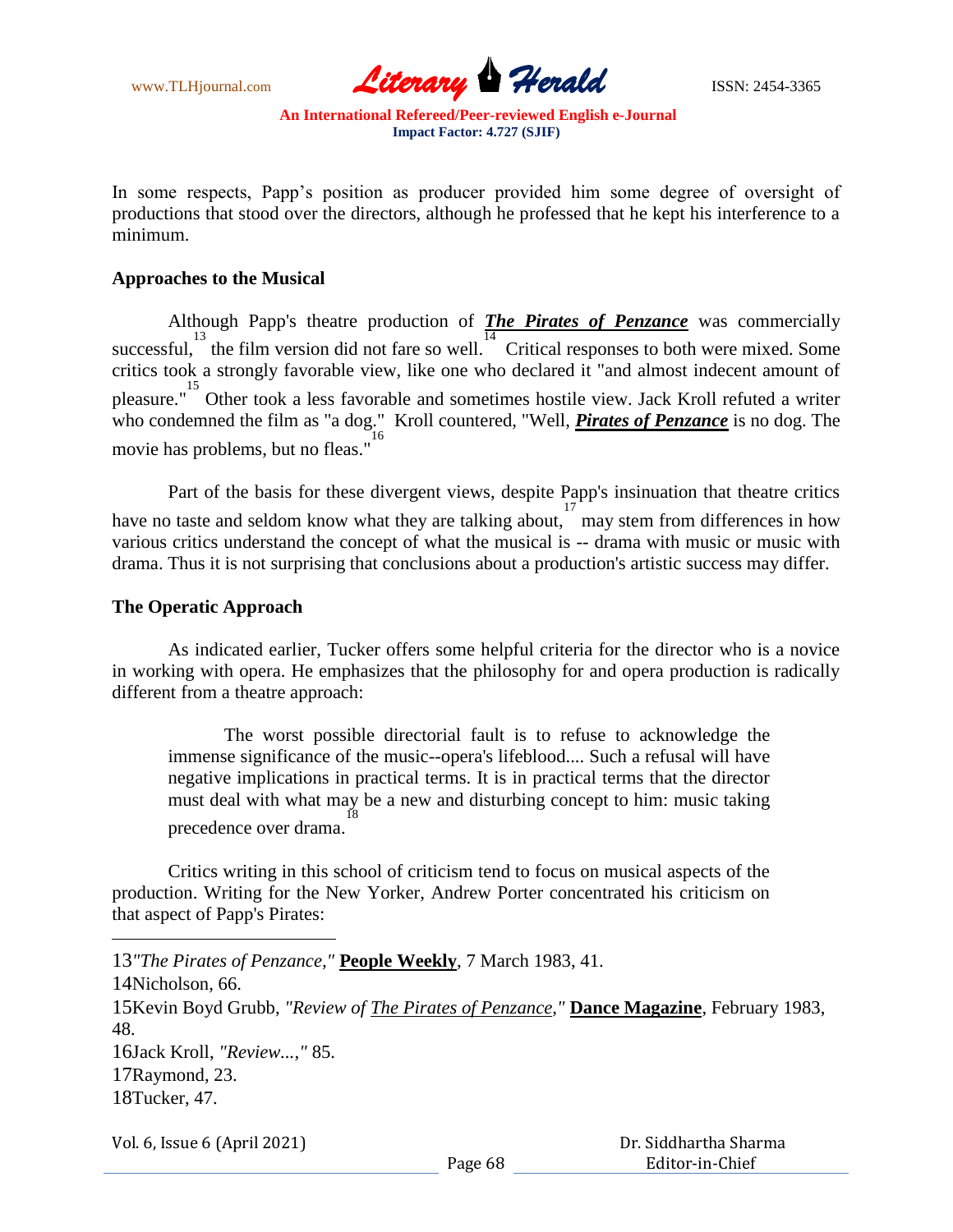

Linda Ronstadt.... had accurate and pretty coloratura for Mabel's waltz song. Lower down, she sounded short-breathed, and the "insert aria".... did not suit her.... Clarity and musical alertness distinguished all the performance....

Obviously, this can be problematic as those who focus more on one aspect – musical performance or dramatic acting – will miss something. However, this in no way makes any such focus of no value.

### **The Traditional Approach**

Also coming from the "music with drama added" school of thought is the more practical approach which one could call *"traditional."* This view has been skillfully outlined by Rickett and Hoogland in their textbook. They have set criteria and guidelines to aid directors with specific problems in dealing with the Gilbert and Sullivan operettas, devoting an entire chapter to each play. Their work is intended for the amateur's use as a guide to successful production, and they state in their foreword, "This book is chiefly a record of how these operas have been presented..... and is based upon the experience gained through working on them."

Although meant for the amateur with little theatre background, their work still adds insights into an important approach to the production. Michael Geliot staged an example of this approach to *The Pirates of Penzance* with Peter Allen for the Judith de Paul productions of *The Compleat Gilbert and Sullivan* aired by many American PBS television stations in 1984. A notable fact about Geliot's production is that Gilliam Knight played Ruth, the piratical maid of all-work, a role she portrayed for the D'Oyly Carte company during its John Reed years decades earlier.

The focus of this approach is still on the music, but the acting and other theatrical elements are given more weight than in the operatic. John Yohalem, a confirmed *Savoyard* (devotee of Gilbert and Sullivan), writes, "For a hundred years the lovers of the works of Gilbert and Sullivan have sat tight-lipped before stages in every corner of the English-speaking world, reciting the sacred texts verbatim, ready to rise in ire at a missed syllable, a heretical staging, or, worst of all, an omitted song."

He comments on the staging of Papp's production as being "wild yet respectful, a sincere attempt to have fun while getting every word, every not to the crowd, to make every non-sensical sentiment sincere."

 $\overline{a}$ 

```
Vol. 6, Issue 6 (April 2021)
```
<sup>19</sup>Rickett and Hooglan, iii.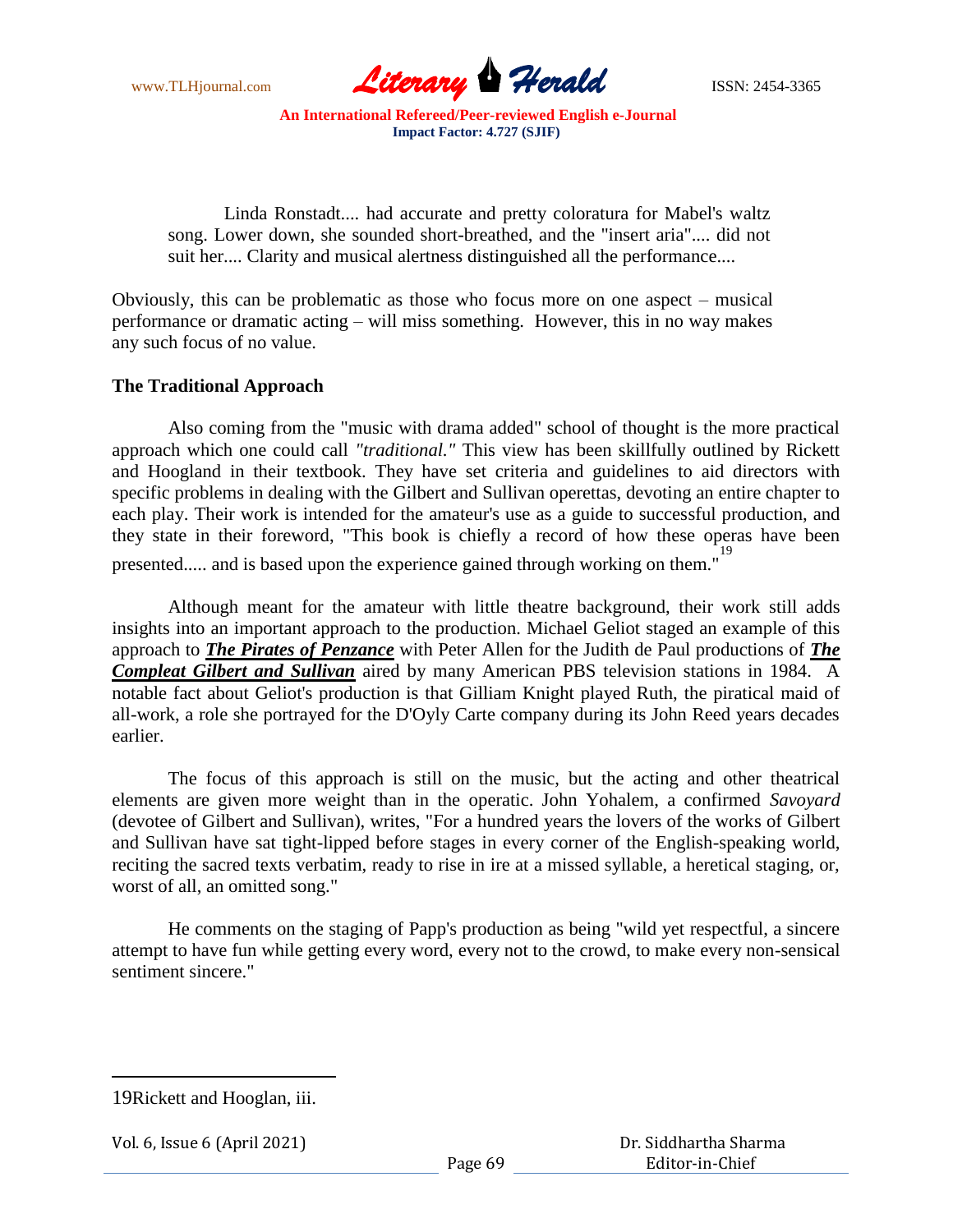

#### **American Musical Approaches**

Criticism of modern productions of Gilbert and Sullivan's Victorian English plays is affected by developments in the evolution of the American musical. We may classify the basic performance styles into two categories, naturalistic and presentational. The former has the closer ties to drama; the latter evolves from music-oriented approaches, although with a stronger emphasis on the dramatic elements of the show than previously.

The naturalistic elements, including acting, became most important to some critics of Papp's Victorian adventure. While Kevin Kline's Pirate King was hailed by most critics for both his acting and his singing, Ronstadt received unfavorable ones for her acting. A typical comment is, "Ronstadt.... is pathetic.... Her problem is that she has no stage experience, her movements are less ardent than a housewife's in a bargain basement--and how it shows on a stage full of real actors!"<sup>20</sup> Coming to Ronstadt's defense, Jack Kroll writes of her work in the film version of the production:

Some critics found Ronstadt's acting to be wanting. But they found it: it was there. An observer notes, incidentally, that she does not have pigeon toes in the offstage world. In Pirates her little white toes gaze bashfully at each other as they stick out of the bottom of her long white dress.... It is clear.... (this) is characterization and not malformation. 21

It is also possible that her abilities increased with her experience over the length of the Broadway run.

# **The Populist Approach**

According to Papp, "People want to go to a live show. It has to do with ritual.... Theatre still plays a role."<sup>22</sup> It was Papp's goal to expose as many people as possible to theatre. His concern was with popular shows that appeal to as wide a spectrum as possible.

There are three key elements to understanding Papp's theatre: (1) the goal of more populist theatre, (2) a stress on quality dramas, and (3) a star-oriented theatre. At first, this seems like a three-fold paradox, but Papp maintained that such a system can and has worked:

Vol. 6, Issue 6 (April 2021)

<sup>20</sup>Brubach, 203.

<sup>21</sup>Kroll, 85.

<sup>22</sup>Wendy Wasserstein, *"Joseph Papp,"* **New York**, 25 April 1988, 107. 23Wetzsteon, *"Joe Papp Gets Big Ideas,"* 15.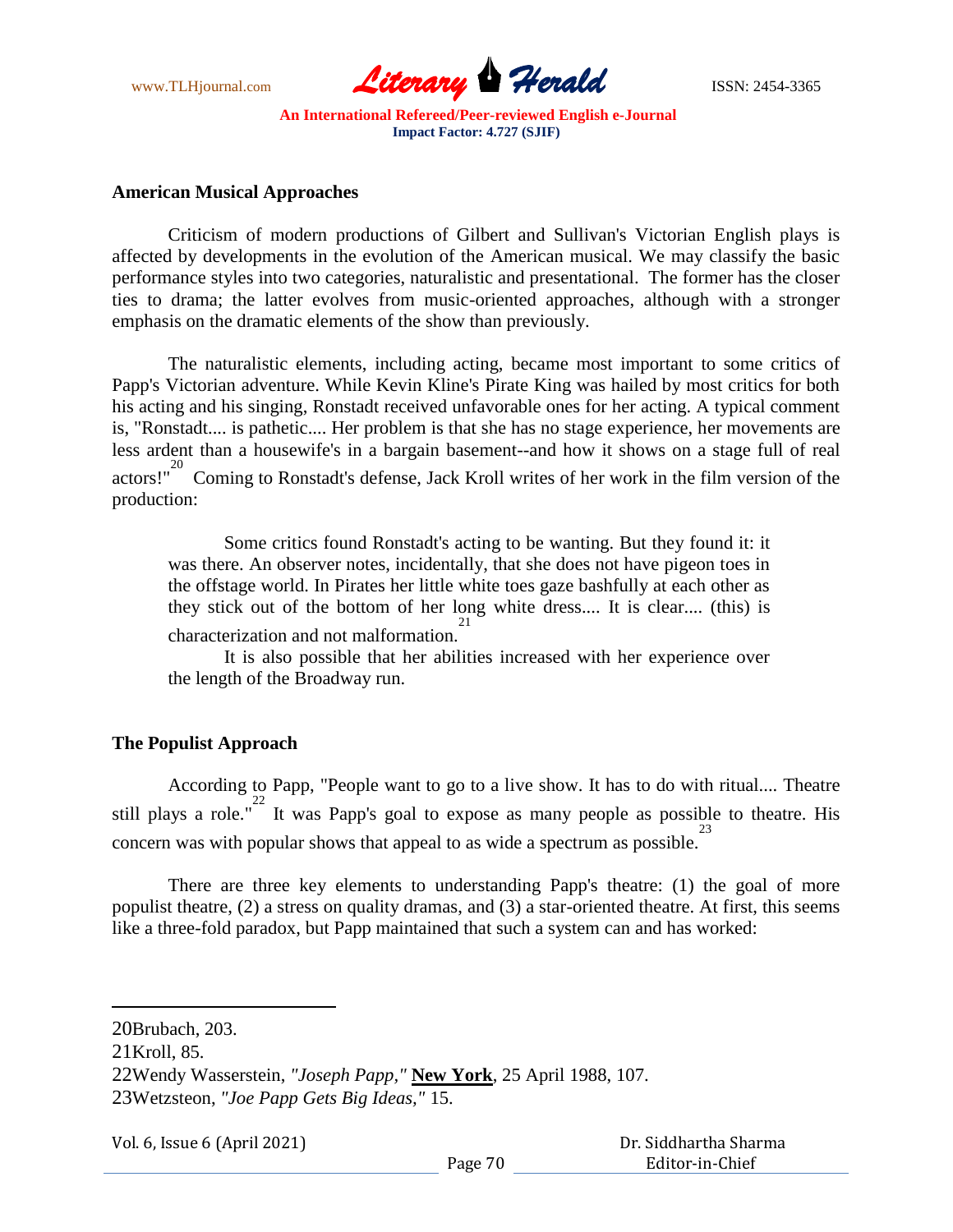

The idea is to get people of some reputation to appear in these plays, so that people.... have a reason to go aside from the play itself.... To gain this new constituency I'm after, this new audience, you have to create a different kind of theatrical culture. The old theatrical culture had great stars, stage stars.... and it was those people who attracted audiences. People never went just to see a play. 24

It is here that Papp succeeded with his production of *The Pirates of Penzance*. As Grubb writes:

"Making rock 'n rollers Rex Smith and Linda Ronstadt the leads proved a clever move.... Ronstadt's fans waited day after day, for performance after performance...." 25

Papp was able to both appease the traditionalists through an excellent production and to introduce a new generation of prospective theatre goers to Gilbert and Sullivan. Yohalem continues, "Oddly enough.... most of the faithful who did get in rather enjoyed the production. Odder still, the hordes come to hear the pop idols liked it too, despite the fact that there were few concessions to Ronstadt's special status."<sup>26</sup>

This combination of star and excellent production criteria was explained by Papp:

When I say star, I'm not talking about a star system. A star system is when you get one major star and then you get a second rate company together.... What I'm looking at is different--a major actor can attract other actors who want to work with that person.... I'll get them. And I'll get them to do classics as well as contemporary plays--and at low prices too. 27

Papp's devotion to bringing classic theatre to the popular audiences defined his approach to his work and the work of those with whom he collaborated.

# **Conclusions**

It becomes evident that, when one reads theatre criticism, one should bear in mind the potentially different criteria which critics may be applying -- particularly when the production is a period piece such as the Victorian operettas of Gilbert and Sullivan. Critics may have differing

24Wetzsteon, *"Joe Papp Gets Big Ideas,"* 16.

25Grubb, 49.

26Wetzsteon, *"Joe Papp Gets Big Ideas,"* 16.

27Wetzsteon, *"Joe Papp Gets Big Ideas,"* 16.

Vol. 6, Issue 6 (April 2021)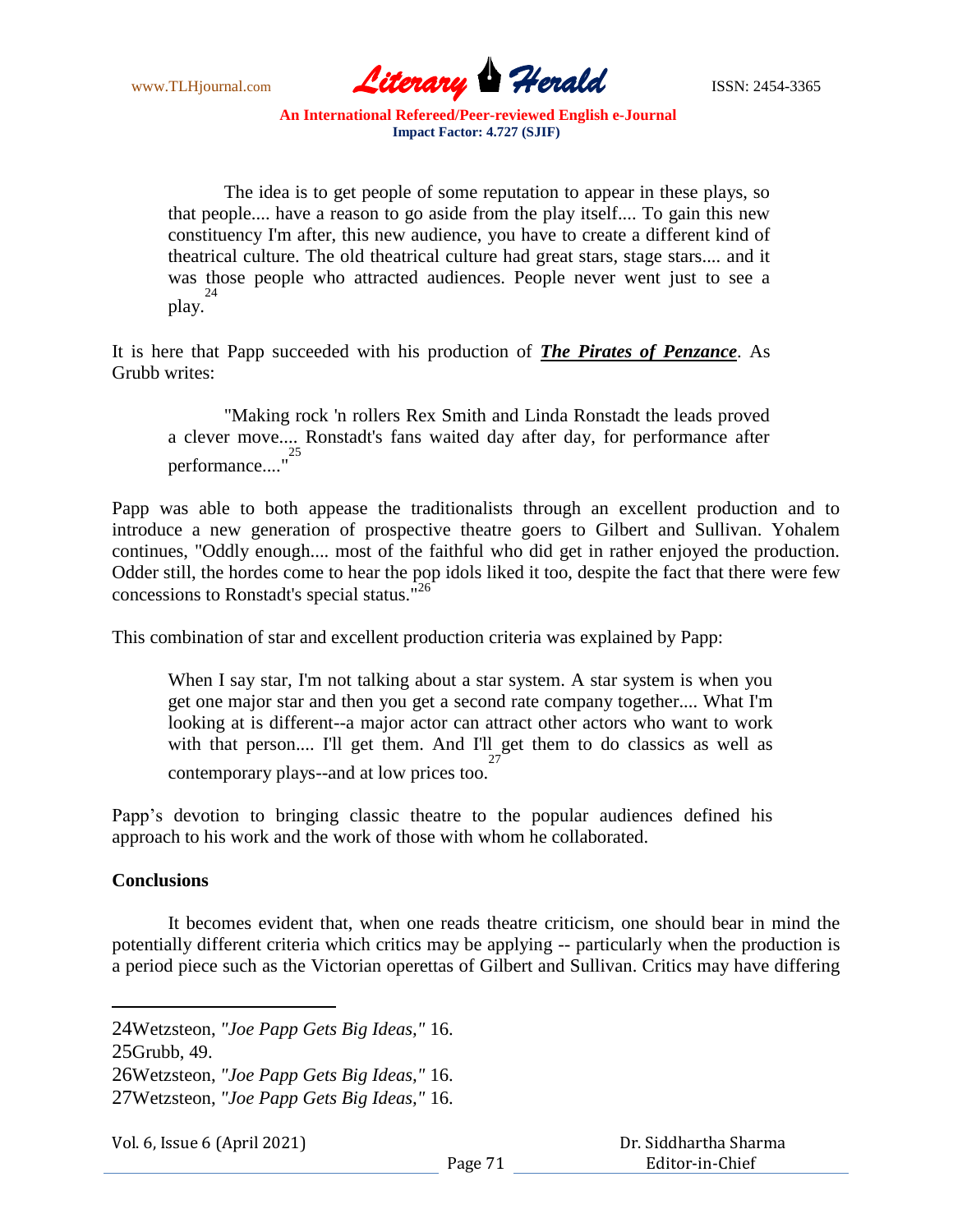

but appropriately valid basis for their evaluation. It is important to be aware of and to understand the various approaches that are possible when both producing and evaluating a musical like *The Pirates of Penzance*.

Each director or producer has his own goals which he sets out to accomplish in a production, choosing the approach best suited to these goals. The informed critic should examine the work in terms of how well these goals are met, grounding the criticism in appropriate criteria.

### **Bibliography**

Blum, David. *"Hollywood Shakespeare*," **New York** v22 June 19 '89, p28-35.

- Brubach, Holly. *"Review of The Pirates of Penzance,"* **Vogue** v173 January '83, p202-3+.
- Brustein, Robert. *"Joseph Papp"* (Obituary). **The New Republic** v205 December 16 '91, p36+.
- Clay, James H., and Daniel Krempel. **The Theatrical Image** Lanham: University Press of America, 1985.
- **The Compleate Gilbert and Sullivan Collection**. New York: Random House, 1989.
- Cousin, Geraldine. *"Shakespeare from Scratch: The Footsbarn Hamlet and King Lear."* **New Theatre Quarterly** 1.1 (1985), 105-127.
- Delgado, Ramon. **Acting with Both Sides of Your Brain: Perspectives on the Creative Process**. New York: Holt, Rinehart, and Winston, 1986.
- Gallo, Donald R. *"Joseph Papp: The Man Who Brings Shakespeare to Life,"* **English-Journal** v77 n7 Nov 1988, p14-19.
- Green, Michelle. *"Joe Papp"* (Obituary). **People Weekly** v36 November 18 '91, p77-8+.
- Grubb, Kevin Boyd. *"Review of The Pirates of Penzance,"* **Dance Magazine** v57 February '83, p48-9.
- Henry, William A. *"Joe Papp"* (Obituary). **Time** v138, November 11 '91, p99.
- Hoban, Phoebe. *"Going Public (new director J. Akalaitis)."* **New York** v24 October 28 '91, p42- 7.
- Horn, Miriam. *"Joseph Papp"* (Obituary). **U.S. News & World Report** v111 November 11 '91, p26.

Howard, Jean. *"Shakespearean Counterpoint: Stage Technique and the Interaction Between Play and Audience."* **Shakespeare Quarterly** 30.3 (SUmmer, 1979), 343-357.

- Johnson, Robert. *"Joseph Papp"* (Obituary). **Dance Magazine** v66 January '92, p38-9.
- Kakutani, Michiko. *"The Public and Private Joe Papp,"* **The New York Times Magazine** June 23 '85, p14-19+.
- Kauffmann, Stanley. **Persons of the Drama: Theater Criticism and Comment**. New York: Harper & Row, Publishers, Inc., 1976.

Kroll, Jack. *"Joe Papp"* (Obituary). N**ewsweek** v118 November 11 '91, p47.

*–––. "Review of The Pirates of Penzance,"* **Newsweek** v101 February 14 '83, p85.

- Little, Stuart W. **Enter Joseph Papp: In Search of a New American Theatre**. New York: Coward, McCann, and Geoghegan, Inc., 1974.
- Muse, Vance. *"Joe Papp (Interview),"* **Life** v12 April '89, p23-5.

|  |  |  | Vol. 6, Issue 6 (April 2021) |
|--|--|--|------------------------------|
|--|--|--|------------------------------|

|         | Dr. Siddhartha Sharma |  |
|---------|-----------------------|--|
| Page 72 | Editor-in-Chief       |  |